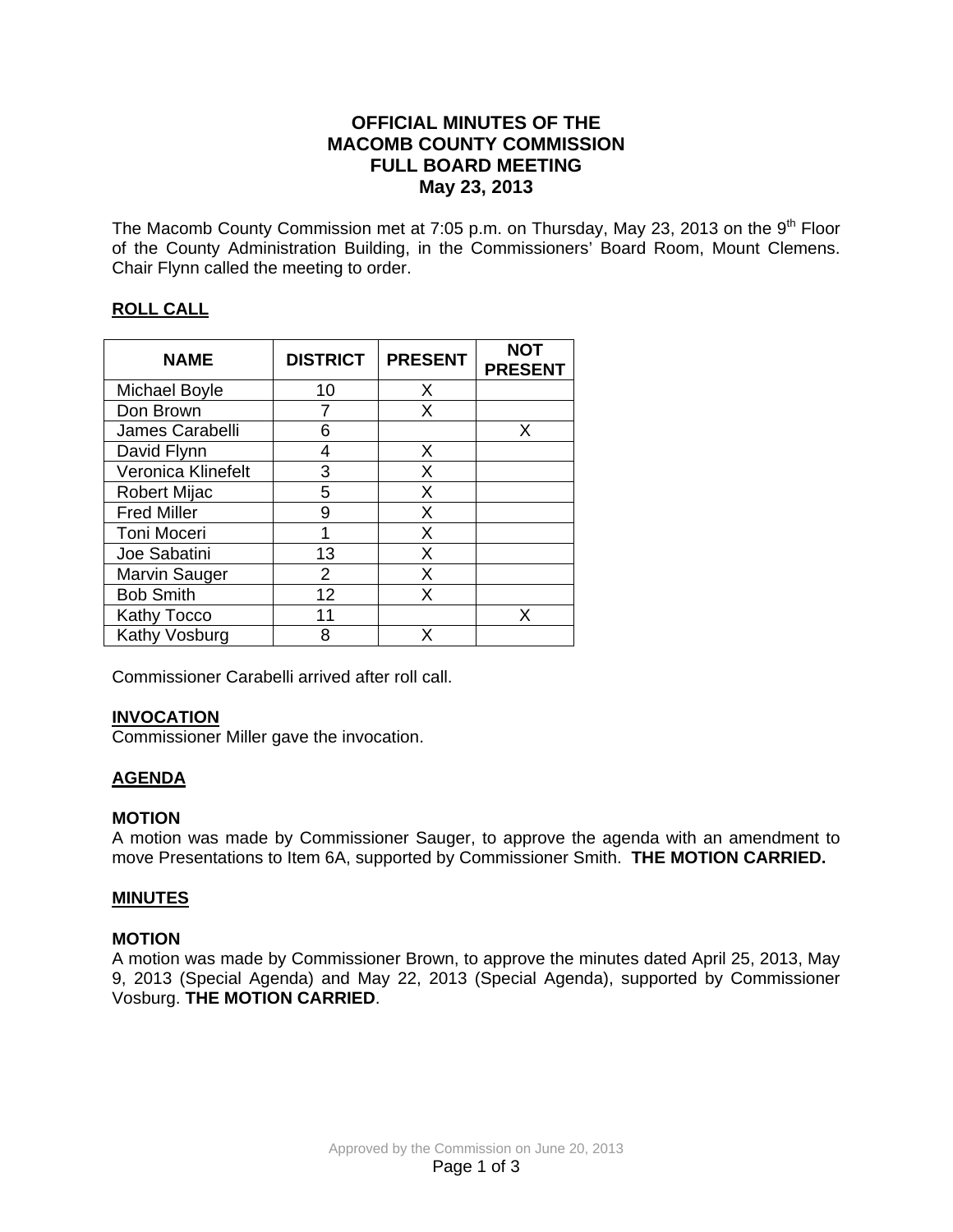### **PRESENTATIONS**

- a) Memorial Proclamation for Bobby Hill Given by Commissioner Miller
- b) Proclamation for Michigan State Supreme Court Justice David Viviano Given by Chair Flynn
- c) Volunteer Award Winners Given by Commissioners for each respective district honorees

### **PUBLIC PARTICIPATION**

None

# **CORRESPONDENCE FROM THE EXECUTIVE**

None

### **COMMITTEE REPORTS**

### **FINANCE COMMITTEE MEETING – May 22, 2013**

The clerk read the recommendations from the Finance Committee and a motion was made by Chair Miller, supported by Vice-Chair Moceri, to adopt the committee recommendations.

**R13-119** Approve two lawn service contracts for the Macomb County Community Services Agency's Senior Chore Program and five food service contracts for the Macomb County Community Services Agency's Senior Nutrition Program; Further, a copy of this Board of Commissioners' action is directed to be delivered forthwith to the Office of the County Executive.

#### **THE MOTION CARRIED.**

#### **BOARD CHAIR REPORT**

Chair Flynn read the board chair report.

#### **MOTION**

A motion was made by Commissioner Moceri to receive and file the Board Chair report, supported by Commissioner Carabelli. **THE MOTION CARRIED.**

#### **NEW BUSINESS**

Commissioner Moceri mentioned that John Whitworth from the Veterans Services' Department was awarded the Norman R. Bielak County Councilor of the Year Award from the Department of Michigan Veterans of Foreign Wars of the United States. He will be honored on Friday, June 7th at their state convention.

Commissioner Brown commended the County Veterans' Services Department for turning millions of dollars every year back to county veterans by identifying benefits they qualify for. Our department is one of the top in the state for returning benefits to veterans.